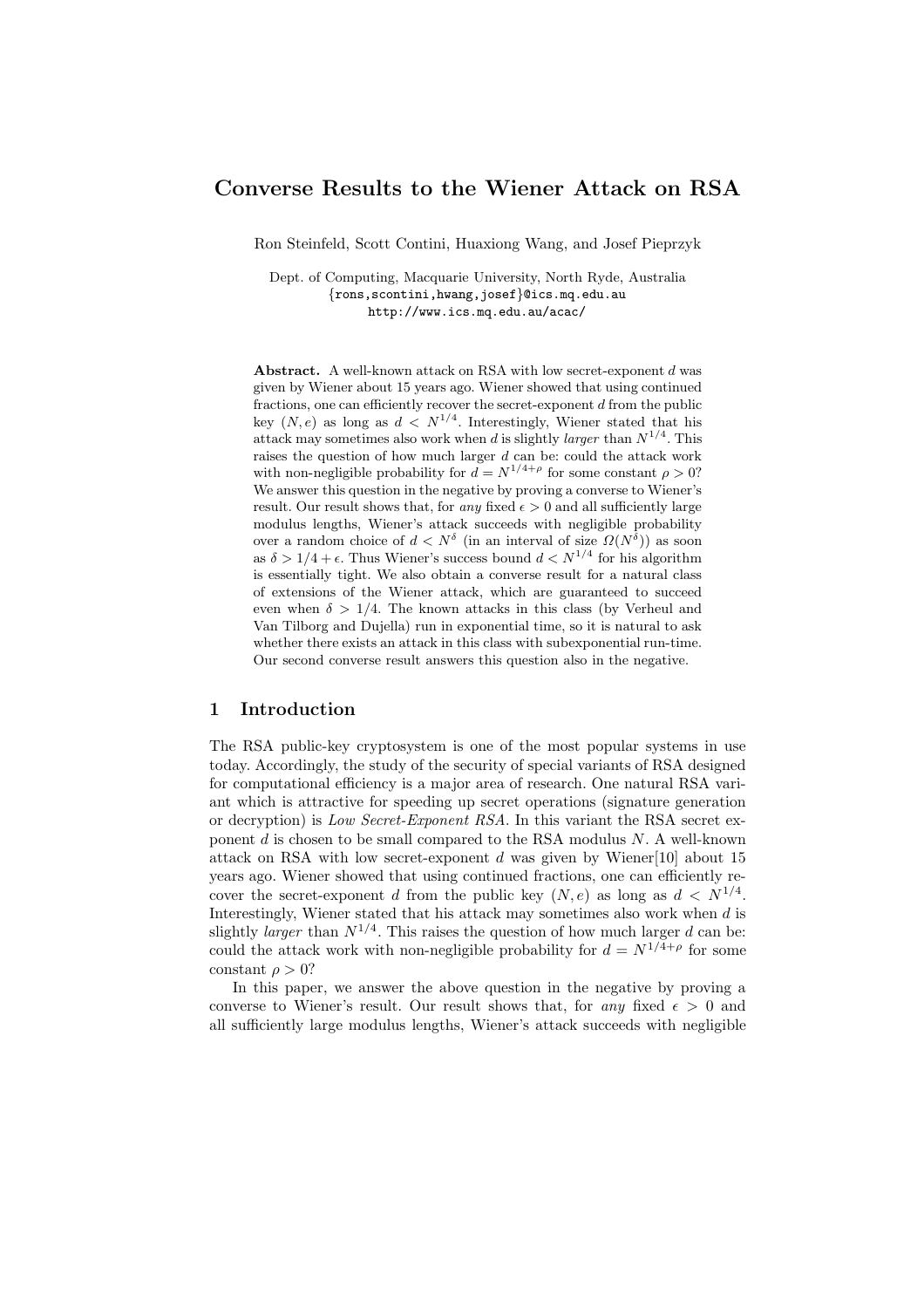probability over a random choice of  $d < N^{\delta}$  (in an interval of size  $\Omega(N^{\delta}))$  as soon as  $\delta > 1/4 + \epsilon$ . Thus Wiener's bound  $d < N^{1/4}$  for his attack is essentially tight. We also obtain a converse result for a natural class of extensions of the Wiener attack, which are guaranteed to succeed even when  $\delta > 1/4$ . The known attacks in this class (by Verheul and Van Tilborg [8] and Dujella [3]) run in exponential time, so it is natural to ask whether there exists an attack in this class with subexponential run-time. Our second converse result answers this question also in the negative.

Related Work. To our knowledge, the converse results in this paper provide the first proven evidence for the limitations of the Wiener attack [10] and its extensions by Verheul and Van Tilborg [8] and Duejlla [3]. Essentially, our results prove that when  $\delta > 1/4$ , the linear equation (satisfied by the secret key) which is exploited by the Wiener attack cannot lead by itself to a key-recovery attack which runs in subexponential time (because there are too many solutions). In order to obtain a subexponential attack when  $\delta > 1/4$  one must exploit some other property of the secret key. Indeed, the lattice-based Boneh-Durfee attack [2] and its variant given by Blömer and May  $[1]$ , exploit a non-linear equation satisfied by the secret key, which gives an attack that heuristically succeeds in polynomialtime when  $\delta < 0.292$ . Finding proven limitations on the Boneh-Durfee attack and its variants is currently an open problem, but we believe our results on provable limitations of the Wiener attack are a first step in this direction.

Organization of This Paper. Section 2 presents definitions and known results from number theory that we use. In Section 3, we define the standard RSA key-generation algorithm that our results apply to and review Wiener's result. In Section 4, we state and prove our converse to Wiener's result. In Section 5, we present our generalized converse result which applies to a natural class of extensions of the Wiener attack. Section 6 concludes the paper.

#### 2 Preliminaries

#### 2.1 Continued Fractions

Here we collect several known results that we use about continued fractions, which can be found in [5, 6].

For positive integers  $a_1, \ldots, a_n$ , we define the rational number

$$
x \stackrel{\text{def}}{=} \frac{1}{a_1 + \frac{1}{a_2 + \dots + \frac{1}{a_n}}}.
$$

For brevity, we write  $x = (a_1, a_2, \ldots, a_n)$ , and we call the sequence  $(a_1, \ldots, a_n)$ a continued fraction expansion of length n for x.

**Theorem 1 (Continued Fractions).** Let  $x = \frac{r}{s}$  for positive integers r, s with  $gcd(r, s) = 1$  and  $r < s$ . Then the rational x has a unique continued fraction expansion  $x = (a_1, \ldots, a_n)$  with  $a_n > 1$ , which can be computed in time  $O(\log^2 s)$ by the following algorithm: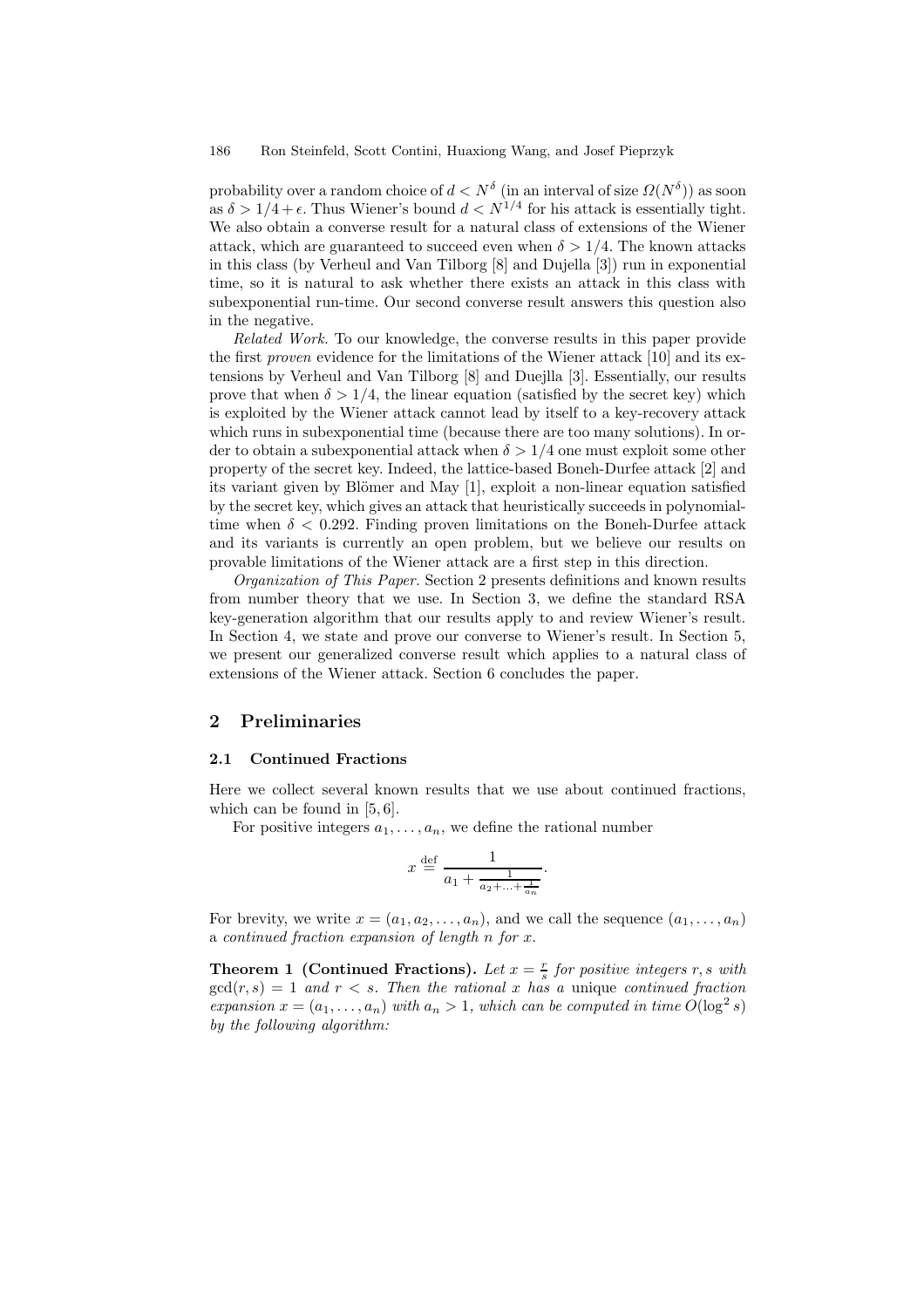- 1. Initialize  $x_0 = x$ .
- 2. Compute iteratively  $x_i = \frac{1}{x_{i-1}-x_{i-1}}$  for  $i = 1, \ldots, n$ , where  $n \leq 2 \log(s)$  is the smallest value of i such that  $\lfloor x_i \rfloor = x_i$ .
- 3. Return  $(a_1, \ldots, a_n)$ , where  $a_i = |x_i|$  for  $i = 1, \ldots, n$ .

Let  $(a_1, \ldots, a_n)$  denote the continued fraction expansion of rational x. For  $i = 1, \ldots, n$ , the rationals  $y_i = \frac{r_i}{s_i} \stackrel{\text{def}}{=} (a_1, \ldots, a_i)$  are called the *convergents* of (the continued fraction expansion for) x. The convergents  $y_i$  to x become successively closer to x with increasing index i until the last convergent  $y_n$  which is equal to x.

**Theorem 2 (Convergents).** Let  $y_1, \ldots, y_n$  denote the convergents of a rational  $x = \frac{r}{s}$  for positive integers r, s with  $gcd(r, s) = 1$  and  $r < s$ . For  $i = 1, \ldots, n-1$ , let us write  $y_i = \frac{r_i}{s_i}$  for integers  $r_i, s_i$  with  $gcd(r_i, s_i) = 1$ . Then the following statements hold:

- (1) For  $i \in \{1, \ldots, n-1\}$ ,  $y_i = \frac{r_i}{s_i}$  is a best approximation to x in the sense that  $|s_i \cdot x - r_i| < |s' \cdot x - r'|$  for all  $r', s'$  such that  $0 < s' \leq s_i$  and  $\frac{r'}{s'}$  $\frac{r}{s'}\neq y_i$ (note: this implies that  $\left|\frac{r_i}{s_i} - x\right| < \left|\frac{r'}{s'}\right|$  $\frac{r'}{s'} - x$  for all r', s' such that  $0 < s' \leq s_i$ and  $\frac{r'}{s'}$  $\frac{r}{s'}\neq y_i$ .
- (2) For  $i \in \{1, ..., n-1\}, |\frac{r_i}{s_i} x| < \frac{1}{s_i^2}$  and  $s_{i+1} \geq 2s_i$ .
- (3) Let  $y = \frac{r}{s}$  $\frac{x}{s}$  be any rational such that  $\frac{y}{s}$ <br>ergents of x, i.e.  $y = y_i$  for so s<br>sc  $-x\vert < \frac{1}{\sqrt{2}}$  $\frac{1}{2s^2}$ . Then y is equal to one of<br>{{\dots}}. the convergents of x, i.e.  $y = y_i$  for some  $i \in \{1, \ldots, n\}.$

## 3 Review of Wiener's Attack

#### 3.1 The RSA Key-Generation Algorithm

In this paper we assume the following natural key-generation algorithm RSAKG<sub>δ,  $\beta_1$ ,  $\beta_2(\ell)$  for RSA, which would typically be used when the goal is to</sub> produce a modulus N in the order of  $2^{\ell}$  and a secret exponent d in the order of  $N^{\delta}$  for some fixed  $0 < \delta \leq 1$ . The fixed real-valued parameters  $\beta_1 > 0$  and  $\beta_2 > 0$  control the size of the intervals from which the prime factors of N and the secret exponent d are chosen from (typically, we set  $\beta_1 = \beta_2 = 1$ , to fix a certain bit-length for  $p, q$  and  $d$ ).

All the probabilities computed in this paper are evaluated over the random choices of algorithm  $\mathsf{RSAKG}_{\delta,\beta_1,\beta_2}(\ell)$ .

# RSAK $G_{\delta,\beta_1,\beta_2}(\ell)$ : RSA Key-Generation Algorithm

- 1 Pick uniformly at random a prime  $p \in \mathcal{P}_{\ell/2,\beta_1}$  (Here  $\mathcal{P}_{\ell/2,\beta_1}$  denotes the set of all primes in the interval  $[2^{\ell/2-\beta_1}, 2^{\ell/2}]$  and typically we set  $\beta_1 = 1$ ).
- 2 Pick uniformly at random a prime  $q \in \mathcal{P}_{\ell/2,\beta_1}$ .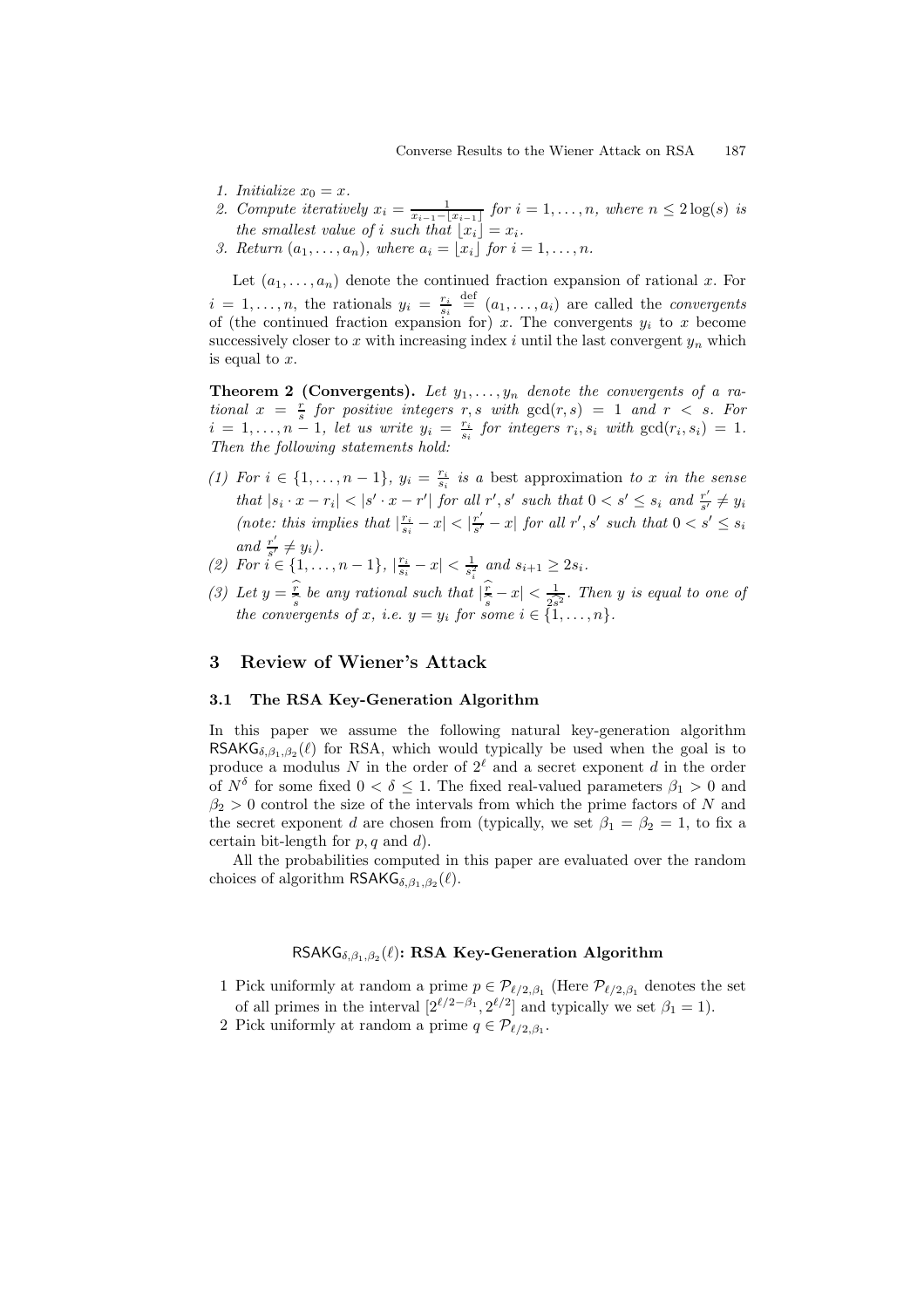- 3 Compute integers  $N = pq$  and  $\phi = (p-1)(q-1)$ .
- 4 Pick uniformly at random a secret exponent  $d \in \mathcal{D}_{\ell,\delta,\beta_2}(\phi)$  (Here  $\mathcal{D}_{\ell,\delta,\beta_1}(\phi)$ denotes the set of all integers in the interval  $[2^{\delta \cdot \ell - \beta_2}, 2^{\delta \cdot \ell}]$  which are coprime to  $\phi$ , and typically we set  $\beta_2 = 1$ ).
- 5 Compute  $e = d^{-1} \mod \phi$  (note: this implicitly defines the integer  $k = (ed 1)$ / $\phi$ ).
- 6 Return secret-exponent d and public key  $(N, e)$ .

#### 3.2 Wiener's Attack

The idea behind Wiener's attack on RSA with small secret-exponent d is that for small d, the publicly known fraction  $e/N$  is a very good approximation to the secret fraction  $k/d$  (here  $k = (ed - 1)/\phi$ ), and hence  $k/d$  can be found from the convergents of the continued-fraction expansion of  $e/N$ , using the results of Section 2.1.

## WienAtk $(N, e)$ : Wiener Attack Algorithm

- 1 Compute the continued fraction convergents  $\left(\frac{k_1}{d_1},\ldots,\frac{k_n}{d_n}\right)$ ) of  $\frac{e}{N}$  using the algorithm of Theorem 1.
- 2 Return  $\left(\frac{k_1}{d_1}, \ldots, \frac{k_n}{d_n}\right)$ .

We say that algorithm WienAtk succeeds on input  $(N, e)$  if it outputs  $\left(\frac{k_1}{d_1},\ldots,\frac{k_n}{d_n}\right)$ with  $\frac{k_i}{d_i} = \frac{k}{d}$  for some  $i \in \{1, ..., n\}$  (where  $d = e^{-1} \mod \phi$  and  $\vec{k} = (ed - 1)/\phi$ .

To obtain Wiener's sufficient condition for the success of algorithm WienAtk, we observe that, from the equation  $ed-1 = k\phi$  it follows that the approximation error of  $k/d$  by  $e/N$  is given by:

$$
\frac{k}{d} - \frac{e}{N} = e \cdot \left(\frac{1}{\phi} - \frac{1}{N}\right) - \frac{1}{\phi \cdot d} \tag{1}
$$

$$
= e \cdot \left(\frac{1}{N-s} - \frac{1}{N}\right) - \frac{1}{(N-s) \cdot d} \text{ where } s = p + q - 1 \tag{2}
$$

$$
= \left(\frac{s}{N-s}\right) \left(\frac{e}{N} - \frac{1}{d \cdot s}\right)
$$
\n<sup>(3)</sup>

$$
\langle \frac{s}{N-s} \rangle \frac{2^{2\beta_1 + 1}}{2^{\ell/2}}.\tag{4}
$$

The last bound uses the fact that  $s < 2^{\ell/2+1}$  since p and q are not even. Note also that  $\frac{k}{d} - \frac{e}{N} > 0$ .

From Theorem 2 part (3), we know that  $k/d$  will be one of the convergents of the continued fraction expansion of  $e/N$  if  $\frac{k}{d} - \frac{e}{N} < \frac{1}{2d^2}$ . Using the above bound on  $\frac{k}{d} - \frac{e}{N}$  and the fact that  $d < 2^{\delta \cdot \ell}$ , we conclude that a sufficient condition for success of algorithm WienAtk is that  $\frac{2^{2\beta_1+1}}{2^{\ell}/2}$  $\frac{2^{2\beta_1+1}}{2^{2\beta_2}} < \frac{1}{2^{2\delta_2\ell+1}}$ . This immediately gives us the following result due to Wiener [10].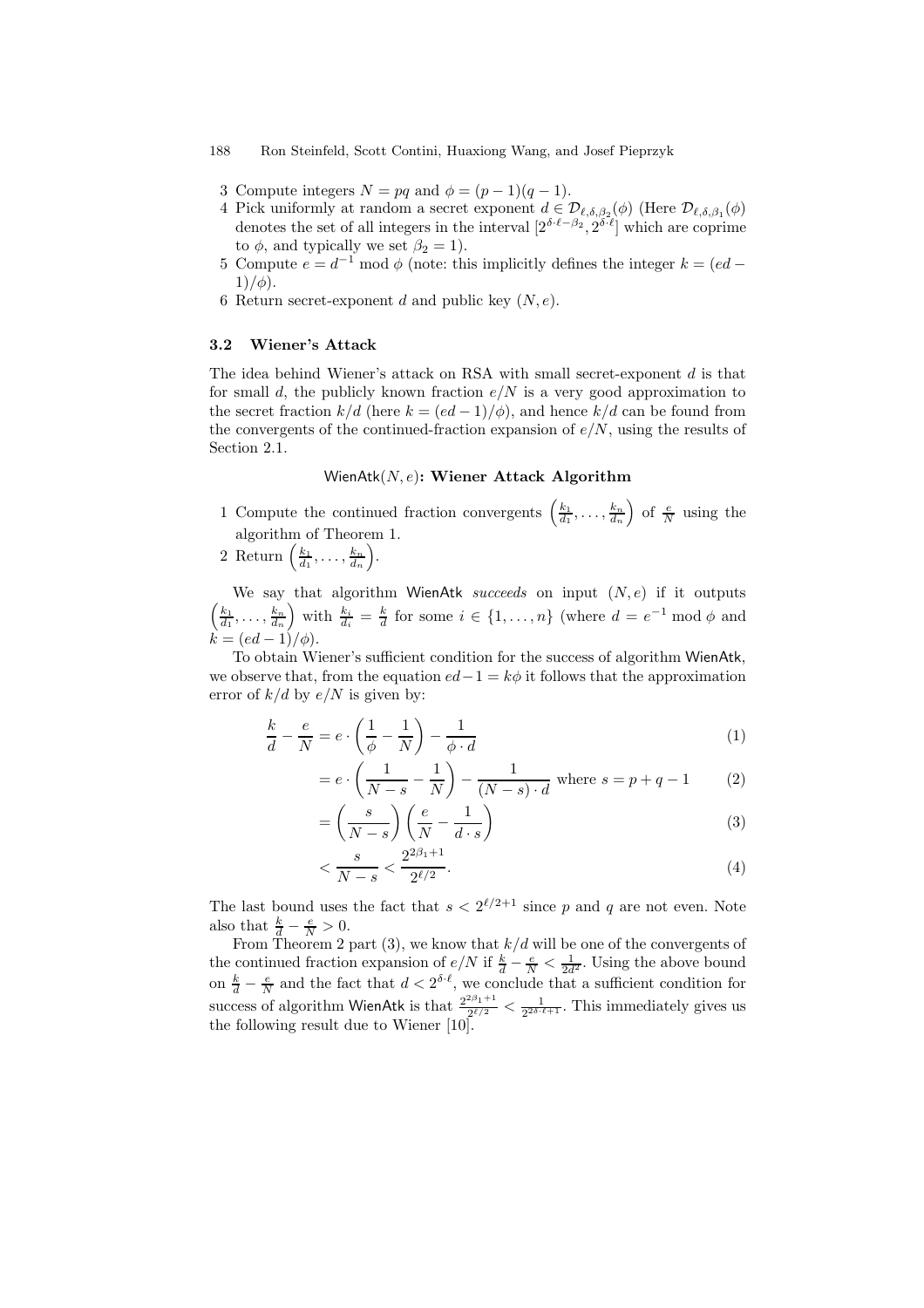Theorem 3 (WienAtk Sufficient Condition). Suppose that the key-generation parameters  $(\delta, \beta_1, \beta_2, \ell)$  satisfy the condition

$$
\delta < 1/4 - \frac{\beta_1 + 1}{\ell}.
$$

Then on input  $(N, e)$ , where  $(N, e, d)$  = RSAKG<sub> $\delta, \beta_1, \beta_2(\ell)$ , the Wiener attack</sub> algorithm WienAtk succeeds with probability 1.

## 4 A Converse to Wiener's Result

The following statement is our *necessary* condition for success of Wiener's algorithm. It shows that whenever  $\delta$  exceeds the Wiener sufficiency threshold  $1/4$ by any positive constant  $\epsilon$ , the Wiener attack algorithm succeeds with negligible probability  $2^{-c \cdot \ell}$  for some constant  $c > 0$ .

**Theorem 4 (WienAtk Necessary Condition).** Fix positive constants  $0 < \epsilon <$  $3/4$ ,  $\beta_1$  and  $\beta_2$ , and suppose that the key-generation parameter  $\delta$  satisfies the condition

$$
\delta = 1/4 + \epsilon.
$$

Then there exist positive constants c and  $\ell_0$  (depending on  $\epsilon, \beta_1$  and  $\beta_2$ ) such that on input  $(N, e)$ , where  $(N, e, d) = \text{RSAKG}_{\delta, \beta_1, \beta_2}(\ell)$ , the Wiener attack algorithm WienAtk succeeds with probability at most  $2^{-c \cdot \ell}$  for all  $\ell \ge \ell_0$ .

*Proof.* By definition, if WienAtk succeeds on input  $(N, e)$ , then one of the convergents  $\left(\frac{k_1}{d_1},\ldots,\frac{k_n}{d_n}\right)$ ) of  $\frac{e}{N}$  is equal to  $\frac{k}{d}$ . But by Theorem 2 part (2), it follows that  $\frac{k}{d} - \frac{e}{N} < \frac{1}{d^2}$ . Using  $d > 2^{\delta \cdot \ell - \beta_2}$  and  $\delta = 1/4 + \epsilon$ , we obtain the necessary success condition

$$
\frac{k}{d} - \frac{e}{N} < 2^{2\beta_2 - (1/2 + 2\epsilon) \cdot \ell}.\tag{5}
$$

We now show that, for any  $\epsilon > 0$ , the probability that (5) holds is negligible over the random choice of  $d \in \mathcal{D}_{\ell,\delta,\beta_2}(\phi)$ . We first reduce the problem to upper bounding the probability that  $\frac{e}{N}$  is negligibly small.

**Lemma 1.** Fix positive constants  $c_1$  and  $\eta_1$ . Then there exist positive constants  $c_2$  and  $\eta_2$  such that

$$
\Pr\left[\frac{k}{d} - \frac{e}{N} < c_1 \cdot 2^{-(1/2 + \eta_1) \cdot \ell}\right] \le \Pr\left[\frac{e}{N} < c_2 \cdot 2^{-\eta_2 \cdot \ell}\right].
$$

*Proof.* Let  $\Delta = \frac{k}{d} - \frac{e}{N}$ . From (3) in Section 3.2 we have  $\Delta = \left(\frac{s}{N-s}\right)$  $\Big) \cdot \Big( \frac{e}{N} - \frac{1}{d \cdot s} \Big),$ and using  $s = p+q-1 > N^{1/2}$  we get  $\Delta > N^{-1/2} \cdot \left(\frac{e}{N} - \frac{1}{dN^{1/2}}\right)$ . Using  $d > 2^{\delta \cdot \ell - \beta_2}$ and  $N > 2^{\ell-2\beta_1}$  we get  $\Delta > N^{-1/2} \cdot \left(\frac{e}{N} - 2^{\beta_1+\beta_2-(1/2+\delta)\cdot\ell}\right)$ , and then using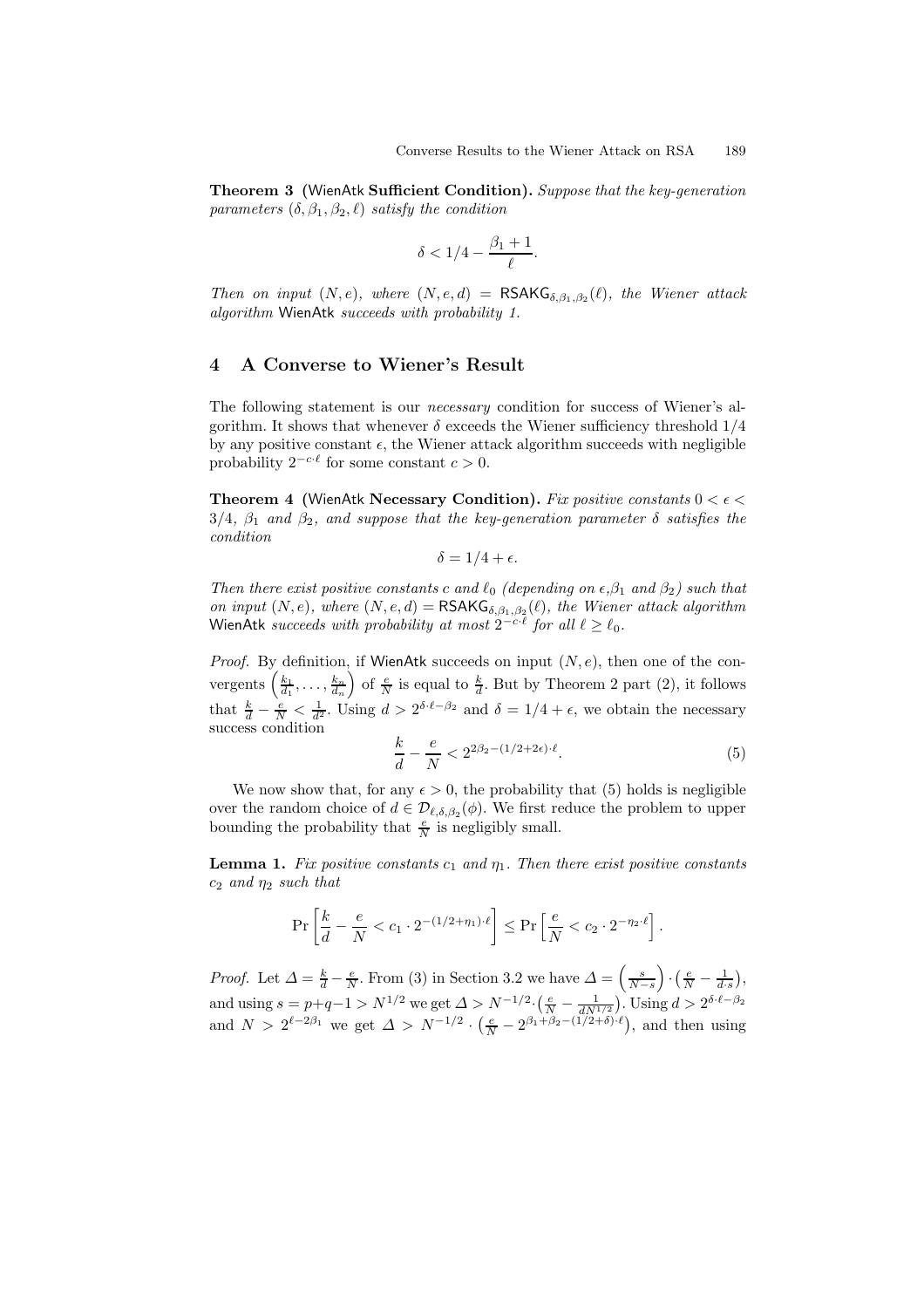$N < 2^{\ell}$  we get  $\Delta > 2^{-\ell/2} \cdot \left(\frac{e}{N} - 2^{\beta_1 + \beta_2 - (1/2 + \delta) \cdot \ell}\right)$ . Let  $C = 2^{\beta_1 + \beta_2 - (1/2 + \delta) \cdot \ell}$ . Then we have

$$
\Pr\left[\Delta < c_1 \cdot 2^{-(1/2+\eta_1)\cdot \ell}\right] \le \Pr\left[2^{-\ell/2} \cdot \left(\frac{e}{N} - C\right) < c_1 \cdot 2^{-(1/2+\eta_1)\cdot \ell}\right] \\
= \Pr\left[\frac{e}{N} < c_1 \cdot 2^{-\eta_1\cdot \ell} + C\right] \\
\le \Pr\left[\frac{e}{N} < c_2 \cdot 2^{-\eta_2\cdot \ell}\right],
$$

for positive constants  $c_2 = 2 \max(c_1, 2^{\beta+1+\beta_2})$  and  $\eta_2 = \min(\eta_1, 1/2 + \delta)$ , as claimed.  $\Box$ 

To bound Pr  $\left[\frac{e}{N} < c_2 \cdot 2^{-\eta_2 \cdot \ell}\right]$ , we need an upper bound on the number of  $d \in \mathcal{D}_{\ell,\delta,\beta_2}(\phi)$  such that  $\frac{e}{N} < c_2 \cdot 2^{-\eta_2 \cdot \ell}$  holds, and a lower bound on the total size of the set  $\mathcal{D}_{\ell,\delta,\beta_2}(\phi)$ . These bounds are provided by the following two counting results.

**Lemma 2.** Fix positive constants  $c_1$ ,  $c_2$  and  $\delta$ . The size of the set M of secretexponents  $d < 2^{\delta \cdot \ell}$  such that the corresponding public exponent  $e = d^{-1} \bmod \phi$ satisfies  $\frac{e}{N} < c_1 \cdot 2^{-c_2 \cdot \ell}$  is bounded as follows:

$$
\#M = O\left(2^{\left(\delta - c_2 + \frac{c_3}{\log \ell}\right) \cdot \ell}\right),
$$

with constant  $c_3 = 2(1 + \delta)$ .

*Proof.* For each  $d \in M$ , we have  $e \cdot d = 1 + k \cdot \phi$  for some positive integer k, where  $k < \frac{ed}{\phi} = O\left(2^{(\delta - c_2) \cdot \ell}\right)$  using the fact that  $N/\phi = O(1)$ . So, to get an upper bound on the number of  $(e, d)$  pairs, we only need to consider the possibilities for k, from 1 up to some integer  $K = O(2^{(\delta - c_2) \cdot \ell})$ .

For each  $k \in \{1, ..., K\}$ , let  $m = 1 + k \cdot \phi = O\left(2^{(1+\delta-c_2)\cdot \ell}\right)$ . The possible  $(e, d)$ pairs for this k correspond to factorizations of  $\hat{m}$  as a product of two integers. The number of such factorizations is equal to  $\tau(m)$ , the number of divisors of m. It is known (see Theorem 317 of [4]) that  $\tau(m) = O\left(2^{\frac{2 \log m}{\log \log m}}\right)$ , and using the bounds  $m = O(k \cdot \phi) = O(2^{(1+\delta)\cdot \ell})$  and  $m = \Omega(N) = \Omega(2^{\ell})$  we conclude that  $\tau(m) = O\left(2^{\frac{2(1+\delta)}{\log \ell} \cdot \ell}\right)$ .

Thus the total number of possible  $(e, d)$  pairs satisfying the required conditions is bounded as  $\#M = O(K \cdot \tau(m)) = O\left(2^{\left(\delta - c_2 + \frac{c_3}{\log \ell}\right) \cdot \ell}\right)$  where  $c_3 =$  $2(1+\delta)$ , as required.

**Lemma 3.** Fix positive constants  $\beta_1$ ,  $\beta_2$  and  $\delta$ . The size of the set  $\mathcal{D}_{\ell,\delta,\beta_1}(\phi)$  of all integers in the interval  $[2^{\delta \cdot \ell - \beta_2}, 2^{\delta \cdot \ell}]$  which are coprime to  $\phi$  is lower bounded as follows:

$$
\#\mathcal{D}_{\ell,\delta,\beta_1}(\phi)=\varOmega\left(2^{\left(\delta-\frac{\log\log\ell}{\ell}\right)\cdot \ell}\right).
$$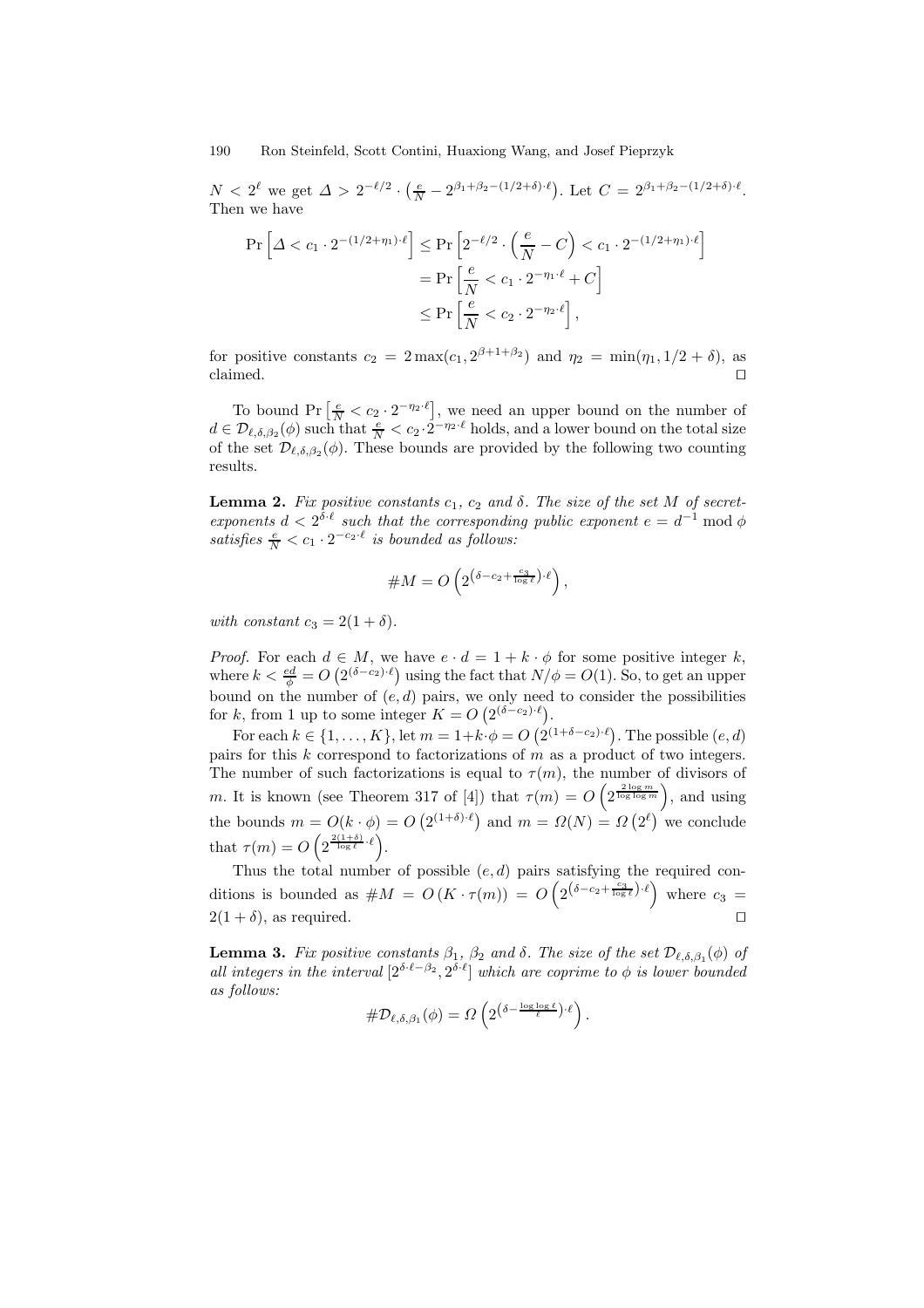*Proof.* For an integer  $d \geq 1$ , we denote by  $\mu(m)$  the Möbius function. We recall that  $\mu(1) = 1$ ,  $\mu(d) = 0$  if  $d \geq 2$  is not square-free and  $\mu(d) = (-1)^{\omega(d)}$  otherwise, where for integer d we denote by  $\omega(d)$  the number of distinct prime factors of d.

Fix any integers  $m, J \geq 1$ . Using the Möbius function  $\mu(d)$  over the divisors of q to detect the co-primality condition (see Section 3.d of Chapter 2 of [9]) and interchanging the order of summation, we obtain the Legendre formula

$$
\sum_{\substack{j=1 \ \text{odd}(j,m)=1}}^{J} 1 = \sum_{d|m} \mu(d) \left\lfloor \frac{J}{d} \right\rfloor = J \sum_{d|m} \frac{\mu(d)}{d} + O\left(\sum_{d|m} |\mu(d)|\right). \tag{6}
$$

,

Observe that

 $\mathbf{g}$ 

$$
\sum_{d|m} |\mu(d)| = \sum_{k=0}^{\omega(m)} |(-1)^k| \binom{\omega(m)}{k} = 2^{\omega(m)},
$$

and recall that the Möbius function satisfies

$$
\sum_{d|m} \frac{\mu(d)}{d} = \frac{\varphi(m)}{m}
$$

where  $\varphi(m)$  denotes Euler's phi function evaluated at m. So, for any integers  $J_{max} > J_{min} \ge 1$ , applying (6) to both intervals  $[1, \ldots, J_{min}]$  and  $[1, \ldots, J_{max}]$ and subtracting gives us

$$
\sum_{J_{\min \le j \le J_{\max} \atop \gcd(j,m)=1}} 1 = \frac{\varphi(m)}{m} (J_{\max} - J_{\min}) + O(2^{\omega(m)}).
$$

But  $2^{\omega(m)}$  is the number of square-free divisors of m, which is upper bounded by the total number  $\tau(m)$  of divisors of m. It is known (see Theorem 317 of [4]) that  $\tau(m) = O\left(2^{\frac{2 \log m}{\log \log m}}\right)$ . Setting  $m = \phi$ ,  $J_{min} = 2^{\delta \cdot \ell}/2^{\beta_2}$  and  $J_{max} = 2^{\delta \cdot \ell}$ , we get

$$
\#\mathcal{D}_{\ell,\delta,\beta_2}(\phi) = \Omega\left(\frac{\varphi(\phi)}{\phi} \cdot 2^{\delta \cdot \ell}\right) + O\left(2^{\frac{2\log\phi}{\log\log\phi}}\right). \tag{7}
$$

We now observe that  $\phi = \Theta(2^{\ell})$  so  $2^{\frac{2 \log \phi}{\log \log \phi}} = O\left(2^{\frac{c_5 \ell}{\log \ell}}\right)$  for some positive constant c<sub>5</sub>. Furthermore, it is known [7] that  $\frac{\phi}{\varphi(\phi)} = O(\log \log \phi) = O(2^{\log \log \ell}).$ Plugging these results in (7) and using the fact that  $2^{\frac{c_5\ell}{\log \ell}} = o(2^{\delta \cdot \ell - \log \log \ell})$  we obtain the claimed result  $\#M = \Omega\left(2^{\left(\delta - \frac{\log \log \ell}{\ell}\right) \cdot \ell}\right)$ . The contract of the contract of  $\Box$ 

Using Lemma 1 and the fact that  $d$  is chosen uniformly at random from the set  $\mathcal{D}_{\ell,\delta,\beta_2}(\phi)$ , we conclude that WienAtk's success probability p is upper bounded as  $p \leq \frac{\#M}{\# \mathcal{D}_{\ell,\delta,\beta_2}(\phi)}$ , where M denotes the set of all secret-exponents  $d < 2^{\delta \cdot \ell}$  such that the corresponding public exponent  $e = d^{-1} \mod \phi$  satisfies  $\frac{e}{N} < c_2 \cdot 2^{-\eta_2 \cdot \ell}$ . Taking the ratio of the bounds on  $\#M$  and  $\#D_{\ell,\delta,\beta_2}(\phi)$  from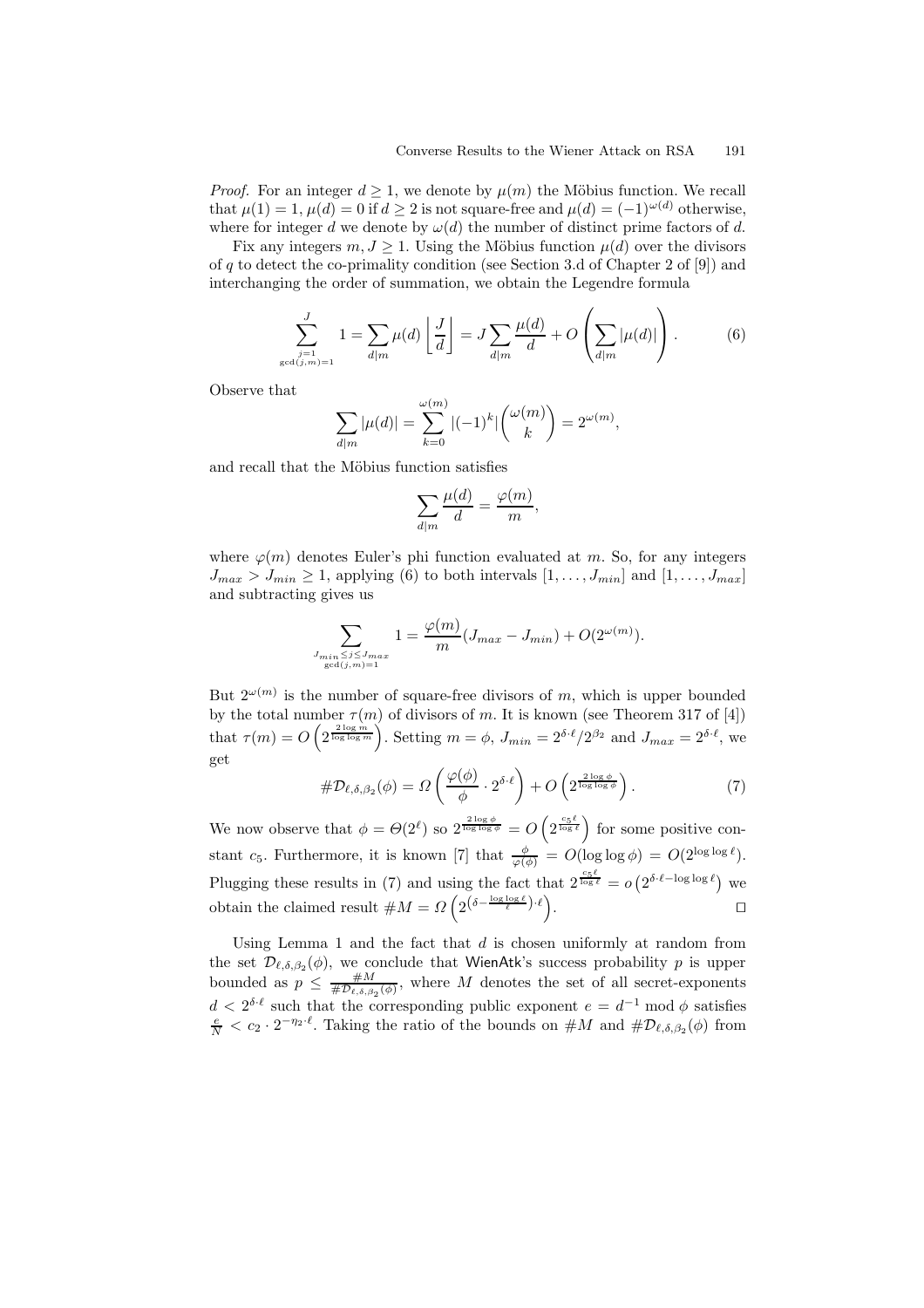Lemma 2 and Lemma 3, we have that  $p = O\left(2^{-\left(\eta_2 - \frac{c_3}{\log \ell} - \frac{\log \log \ell}{\ell}\right) \cdot \ell}\right)$  for some positive constants  $\eta_2$  and  $c_3$ . It follows that there exists a constant  $\ell_0$  such that  $p \leq 2^{-c \cdot \ell}$  for all  $\ell \geq \ell_0$ , where  $c = \eta_2/2 > 0$ . This completes the proof of the theorem.  $\Box$ 

## 5 A Converse Result for Improved Variants of Wiener Attack

Since Wiener's attack fails as soon as  $\delta > 1/4$ , it is natural to investigate improved variants of the Wiener attack which may succeed even in this case. In particular, Verheul and Van Tilborg (VVT) [8], and more recently Dujella [3], presented improved variants of Wiener's attack which are guaranteed to succeed even when  $\delta > 1/4$ . However, the run-time of these attacks when  $\delta = 1/4 + \epsilon$  (for some positive constant  $\epsilon$ ) is exponential in  $\epsilon \cdot \ell$ , so these attacks are asymptotically slower than the generic attack of factoring the RSA modulus, which runs in subexponential time. As we explain below, both the VVT and Dujella attacks can be viewed as members of a natural class of extensions of the Wiener attack (which are all guaranteed to succeed when  $\delta > 1/4$ ), which we call the Wiener Search Variant (WSV) class of attacks (essentially, a WSV attack searches an interval near the known fraction  $e/N$  for the secret fraction  $k/d$  — see below for a precise definition). It is interesting to ask whether one can substantially improve on the VVT and Dujella attacks — in particular: does there exist an attack in the WSV class which has subexponential run-time? In this section, we answer this question in the negative by proving the following 'converse' result: For any attack algorithm in the WSV class and any subexponential run-time bound  $T$ , the probability (over the random choices of the key generation algorithm RSAKG) that the attack halts with success after a run-time less than  $T$  is negligible whenever  $\delta = 1/4 + \epsilon$  for any constant  $\epsilon > 0$ . Thus there are no WSV attacks which are asymptotically faster than factoring (and hence the VVT and Dujella attacks are optimal in the sense that all WSV attacks must have at least exponential run-time).

The Wiener Search Variant (WSV) Attack Class. Recall that the central idea behind Wiener's attack is that the public fraction  $e/N$  is a good approximation to the secret fraction  $k/d$ . Indeed, when  $\delta < 1/4 - \epsilon$ ,  $k/d$  is the best approximation to  $e/N$  among all fractions with denominator at most d (see Theorem 2), and Wiener's continued fractions attack efficiently finds this best approximation. Our converse result in the previous section shows that when  $\delta > 1/4$ ,  $k/d$  is likely to no longer be the *best* approximation to  $e/N$  in the set of all fractions with denominator at most d, but it is still likely to be a good approximation. So, a natural extension of the Wiener attack is to search through the set of fractions with denominator less than  $2^{\delta \cdot \ell}$  (and greater than  $2^{\delta \cdot \ell - \beta_2}$ ) in an interval close to  $e/N$ , until  $k/d$  is found. This leads to the following definition.

Definition 1 (Wiener Search Variant Attack Class – WSV). An attack algorithm  $A_{\delta,\beta_2,\ell}$  is said to belong to the Wiener Search Variant (WSV) attack class if it has the following form.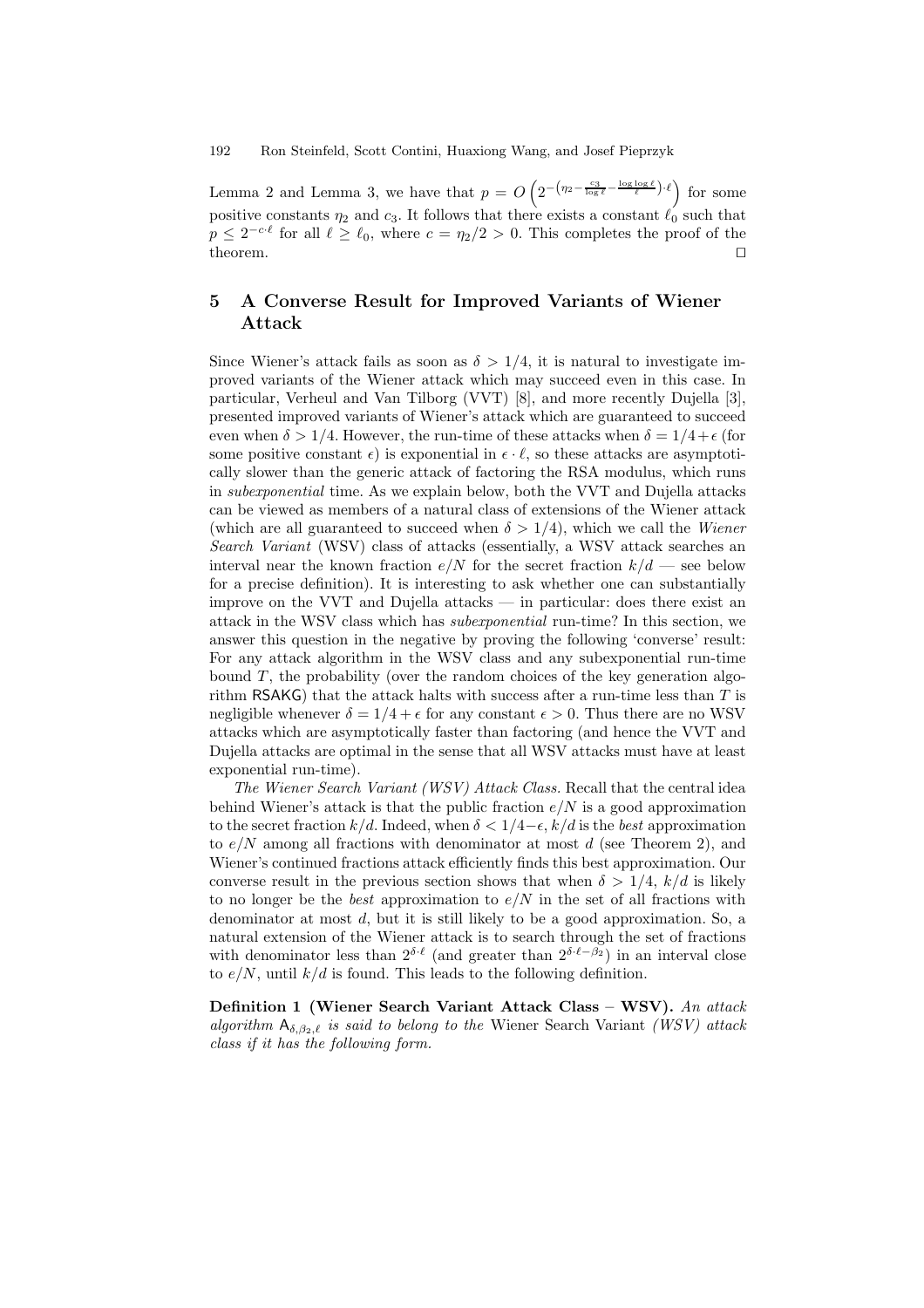#### $A_{\delta,\beta_2,\ell}(N,e)$ : WSV Attack Algorithm

- 1 Enumerate a set  $S(N, e)$  of approximations to  $\frac{k}{d}$ , where  $S(N, e)$  is guaranteed to contain the set  $\widehat{S}(N, e)$  of all fractions  $\frac{k^{T}}{d'}$  in the interval  $\left[\frac{e}{N}, \frac{k}{d}\right]$  with denominator  $d' \in [2^{\delta \cdot \ell - \beta_2}, 2^{\delta \cdot \ell}].$
- 2 Return a list containing all elements of the set  $S(N, e)$ .

We note that the above definition gives rise to a class of attacks, since it allows any choice for the set  $S(N, e)$  (subject to the constraint that  $S(N, e)$  contains  $\hat{S}(N, e)$ ). As in the case of the original Wiener attack, we say that a WSV attack succeeds if it outputs a set of approximations  $S(N, e)$  which contains the desired secret fraction  $k/d$ . From the definition, it is in fact clear that any WSV attack succeeds with probability 1 because of the requirement that  $S(N, e) \supset \widehat{S}(N, e)$ and the fact that  $k/d \in \widehat{S}(N, e)$ . The central question is, therefore, how large is the running-time of the attack for  $\delta = 1/4 + \epsilon$ . The running-time depends on the size of the set  $S(N, e)$  output by the attack, and on the efficiency by which the elements of  $S(N, e)$  are enumerated.

Known WSV Attacks. The VVT [8] and Dujella [3] attacks are both members of the WSV class. Let  $\delta = 1/4 + \epsilon$  with  $\epsilon > 0$ . In the VVT attack [8], it is shown, using continued fraction techniques, how to enumerate a set of approximations  $S_{VVT}(N, e)$  (containing  $\hat{S}(N, e)$  as defined in Def. 1) of size  $\#S_{VVT}(N,e) = O(A^2 \cdot 2^{2\epsilon \cdot \ell})$  in time  $T_{VVT} = O(\ell^2 \# S_{VVT}(N,e))$ , where the integer A is proportional to certain coefficients in the continued fraction expansion of  $e/N$  and heuristically expected to be small with high probability. The Dujella attack [3] improves on the VVT attack by using results from diophantine approximation to enumerate a smaller set  $\#S_{Du}(N, e)$  (containing  $\widehat{S}(N, e)$ ) of size  $\#S_{Duj}(N,e) = O(\log(A) \cdot 2^{2\epsilon \cdot \ell})$  in time  $T_{Duj} = O(\ell^2 \# S_{Duj}(N,e))$ , where the integer A is the same as in the VVT attack. Moreover, Dujella proves that  $\#S_{Duj}(N,e) = O(\ell \cdot 2^{2\epsilon \cdot \ell}).$ 

Our Result: A Lower Bound on WSV Attack Running-Time. The known WSV attacks have exponential run-times for  $\delta = 1/4 + \epsilon$  with  $\epsilon > 0$ . We now address the following question: Does there exist a WSV attack with subexponential run-time for  $\delta = 1/4 + \epsilon$ ? The following result shows that the answer is no. Therefore, the WSV class does not contain an attack faster than factoring.

**Theorem 5 (WSV Attack Lower Bound).** Let  $A_{\delta,\beta_2,\ell}$  denote any 'Wiener Search Variant' (WSV) attack algorithm (see Def. 1). Let  $T(\ell) = 2^{g(\ell)}$  denote any subexponential function, where  $g(\ell) = o(\ell)$ . Fix positive constants  $0 < \epsilon <$  $3/4$ ,  $\beta_1$  and  $\beta_2$ , and suppose that the key-generation parameter  $\delta$  satisfies the condition

$$
\delta = 1/4 + \epsilon.
$$

Then there exist positive constants c and  $\ell_0$  (depending on  $\epsilon, \beta_1, \beta_2$  and  $g(\ell)$ ) such that on input  $(N, e)$ , where  $(N, e, d) = \text{RSAKG}_{\delta, \beta_1, \beta_2}(\ell)$ , the running-time of the WSV attack algorithm  $A_{\delta,\beta_2,\ell}$  is less than  $T(\ell)$  with probability at most  $2^{-c\cdot \ell}$  for all  $\ell \geq \ell_0$ .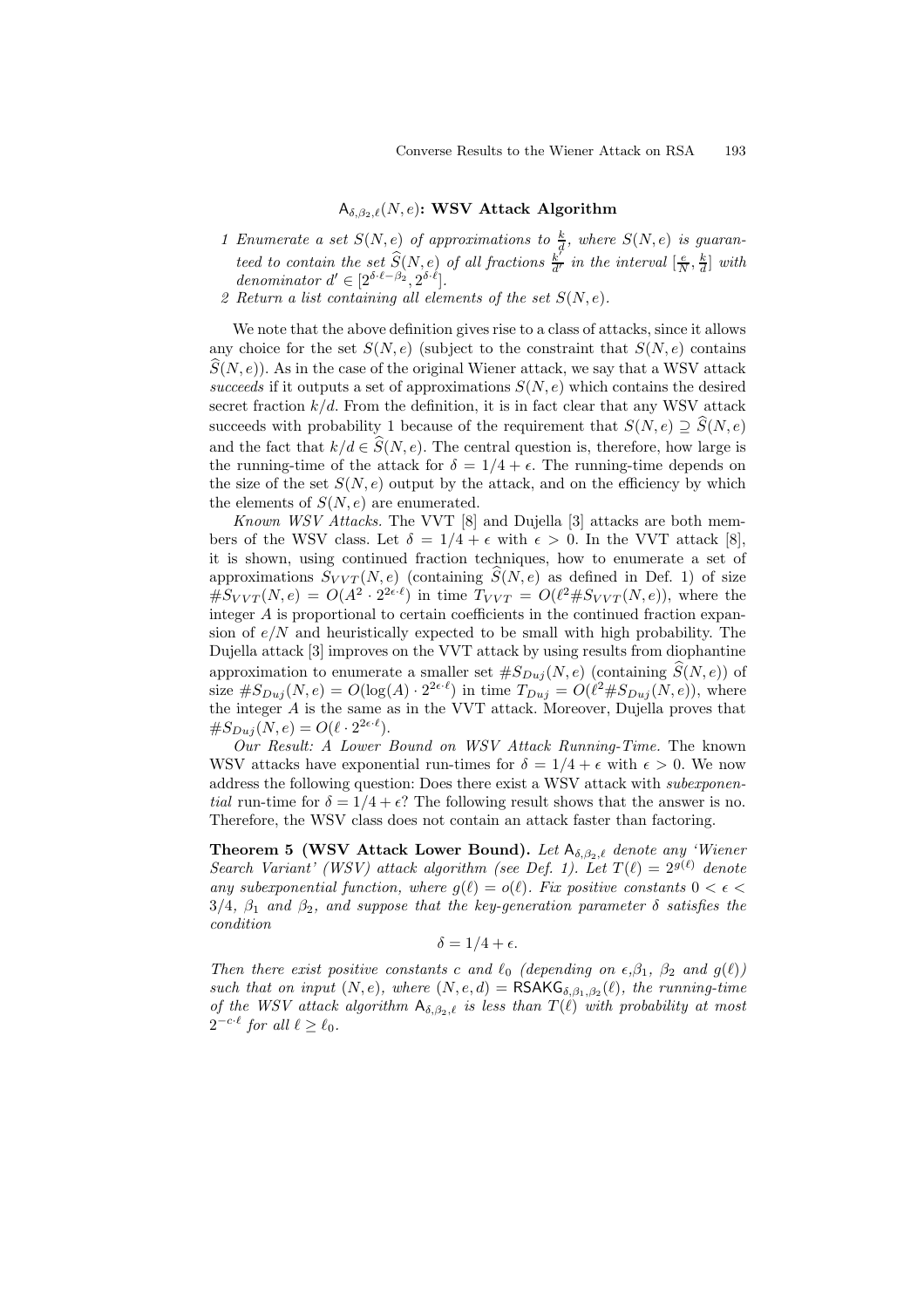*Proof.* The set  $S(N, e)$  output by  $A_{\delta, \beta_2, \ell}$  is guaranteed by Def. 1 to contain the set  $\hat{S}(N, e)$ , where

$$
\widehat{S}(N,e) = (\mathcal{F}_{2^{\delta \cdot \ell}} \setminus \mathcal{F}_{2^{\delta \cdot \ell - \beta_2}}) \cap [\frac{e}{N},\frac{k}{d}],
$$

and for any  $m > 0$ , we denote by  $\mathcal{F}_m$  the Farey set of order m which consists of all rational numbers  $k'/d'$  with  $k', d' \in \mathbb{Z}$ ,  $0 < d' \leq m$  and  $0 \leq k' < d'$ . So the running-time  $T_A$  of  $A_{\delta,\beta_2,\ell}$  on input  $(N, e)$  is certainly lower bounded as  $T_A = \Omega(\#\widehat{S}(N,e))$ . To prove the theorem, it therefore suffices to show that for any subexponential bound  $T = 2^{g(\ell)}$  with  $g(\ell) = o(\ell)$ , there exist positive constants c and  $\ell_0$  such that

$$
\Pr[\#\widehat{S}(N,e) < T] \le 2^{-c\cdot\ell} \text{ for all } \ell \ge \ell_0. \tag{8}
$$

We will first reduce this problem to several simpler problems. To do so, we introduce the following definitions. For an element  $\frac{k'}{d'} \in \mathcal{F}_{2^{\delta \cdot \ell}} \setminus \mathcal{F}_{2^{\delta \cdot \ell - \beta_2}}$ , we denote by  $A_{\delta,\beta_2,\ell}^{-}(\frac{k'}{d'})$  the *adjacent* element of  $\frac{k'}{d'}$  $\frac{k'}{d'}$  in  $\mathcal{F}_{2^{\delta \cdot \ell}} \setminus \mathcal{F}_{2^{\delta \cdot \ell-\beta_2}}$  in the '-' direction, i.e. the largest element of  $\mathcal{F}_{2^{\delta \cdot \ell}} \setminus \mathcal{F}_{2^{\delta \cdot \ell - \beta_2}}$  which is strictly less than  $\frac{k'}{d'}$  $\frac{k'}{d'}$ . We will be interested in elements  $\frac{k'}{d'}$  for which the gap  $\frac{k'}{d'} - A_{\delta,\beta_2,\ell}^{-}(\frac{k'}{d'})$  is 'large'. Accordingly, for positive  $\widehat{\Delta}$ , let  $\widehat{S}_{\delta,\beta_2,\ell}^*(\widehat{\Delta})$  denote the set of all elements  $\frac{k'}{d'}$  $\frac{k'}{d'}$  in  $\mathcal{F}_{2^{\delta+\ell}} \setminus \mathcal{F}_{2^{\delta+\ell-\beta_2}}$ such that  $\frac{k'}{d'} - A_{\delta,\beta_2,\ell}^{-}(\frac{k'}{d'}) \geq \widehat{\Delta}$ .

We now have the following result.

**Lemma 4.** For any  $\Delta_{min} > 0$ , we have

$$
\Pr[\#\widehat{S}(N,e) < T] \le T \cdot \#\widehat{S}^*_{\delta,\beta_2,\ell} \left(\frac{\Delta_{min}}{T}\right) \cdot p^* + \Pr\left[\frac{k}{d} - \frac{e}{N} < \Delta_{min}\right],\tag{9}
$$

where

$$
p^* = \max_{\frac{k'}{d'} \in \mathcal{F}_{2^{\delta \cdot \ell}} \setminus \mathcal{F}_{2^{\delta \cdot \ell - \beta_2}}} \left( \Pr\left[ \frac{k}{d} = \frac{k'}{d'} \right] \right).
$$

*Proof.* For a positive integer i, let  $\frac{k_i}{d_i}$  denote the ith closest element in  $\mathcal{F}_{2^{\delta \cdot \ell}}$  $\mathcal{F}_{2^{\delta\cdot\ell-\beta_2}}$  to  $\frac{k}{d}$  in the '−' direction (if i exceeds the number of elements of  $\mathcal{F}_{2^{\delta\cdot\ell}}\setminus\mathcal{F}_{2^{\delta\cdot\ell}}$  $\mathcal{F}_{2^{\delta \cdot \ell-\beta_2}}$  which are less than  $\frac{k}{d}$  then we define  $\frac{k_i}{d_i} = 0$ ). Also, we define  $\frac{k_0}{d_0} = \frac{k}{d}$ . Then  $\#\widehat{S}(N,e) < T$  implies that  $\frac{k}{d} - \frac{k_T}{d_T} > \Delta$ , where  $\Delta = \frac{k}{d} - \frac{e}{N}$ , and hence that T

$$
\sum_{r=0}^{T-1} \left( \frac{k_r}{d_r} - A_{\delta, \beta_2, \ell}^-\left(\frac{k_r}{d_r}\right) \right) > \Delta.
$$

It follows that there exists  $r^* \in \{0, \ldots, T-1\}$  such that  $\frac{k_{r^*}}{d_{r^*}} - A_{\delta,\beta_2,\ell}^{-}(\frac{k_{r^*}}{d_{r^*}}) > \frac{\Delta}{T}$ . So, for any  $\Delta_{min} > 0$ :

$$
\Pr[\#\widehat{S}(N,e) < T] \le \Pr\left[\exists r^* < T : \frac{k_{r^*}}{d_{r^*}} - A_{\delta,\beta_2,\ell}^-\left(\frac{k_{r^*}}{d_{r^*}}\right) > \frac{\Delta}{T}\right]
$$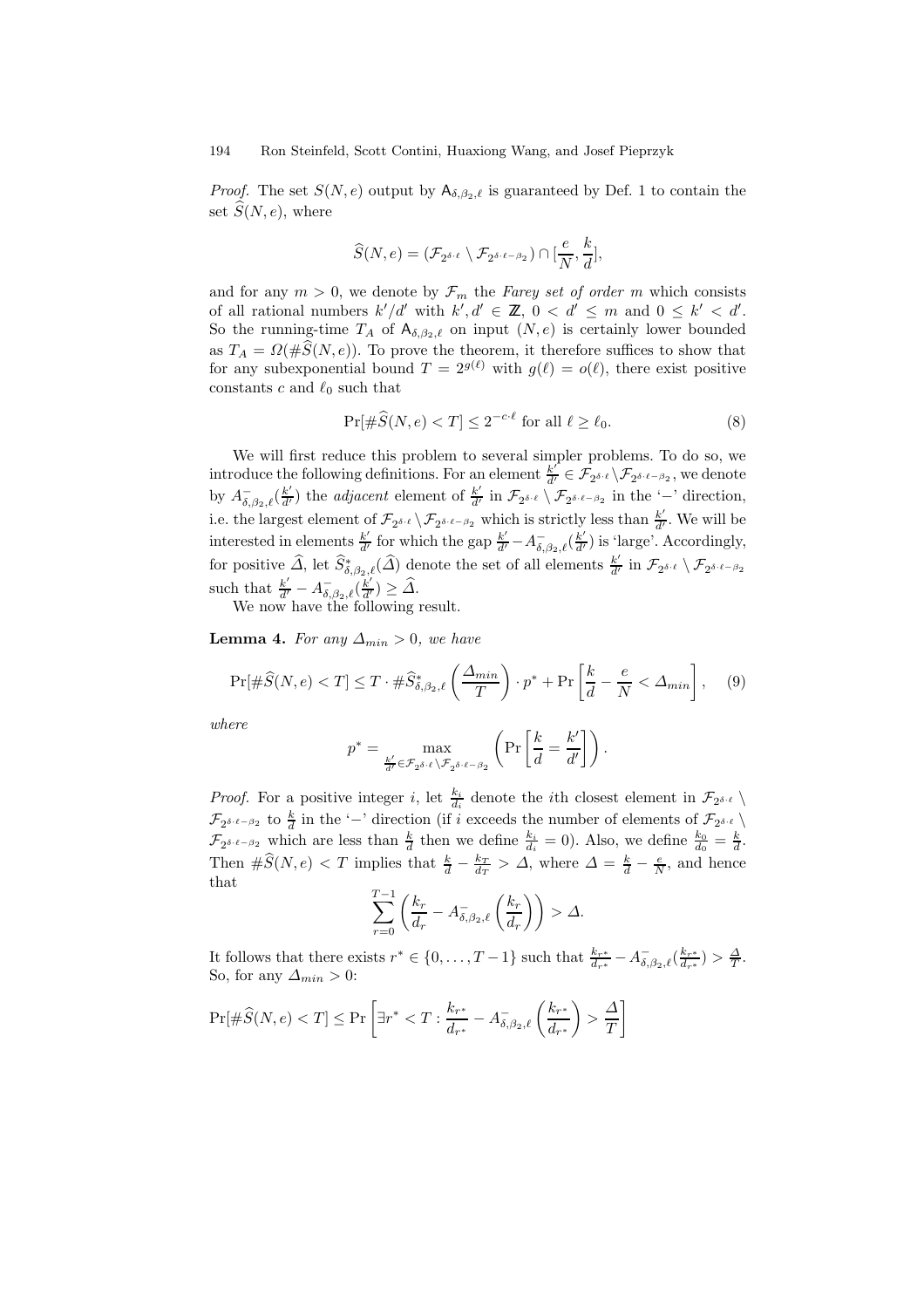Converse Results to the Wiener Attack on RSA 195

$$
= \Pr\left[\left(\exists r^* < T : \frac{k_{r^*}}{d_{r^*}} - A_{\delta,\beta_2,\ell}^{-} \left(\frac{k_{r^*}}{d_{r^*}}\right) > \frac{\Delta}{T}\right) \text{ and } \Delta \geq \Delta_{min}\right] \\
+ \Pr\left[\left(\exists r^* < T : \frac{k_{r^*}}{d_{r^*}} - A_{\delta,\beta_2,\ell}^{-} \left(\frac{k_{r^*}}{d_{r^*}}\right) > \frac{\Delta}{T}\right) \text{ and } \Delta < \Delta_{min}\right] \\
\leq \Pr\left[\exists r^* < T : \frac{k_{r^*}}{d_{r^*}} - A_{\delta,\beta_2,\ell}^{-} \left(\frac{k_{r^*}}{d_{r^*}}\right) > \frac{\Delta_{min}}{T}\right] + \Pr[\Delta < \Delta_{min}] \\
\leq \left(\sum_{r=0}^{T-1} p_r\right) + \Pr[\Delta < \Delta_{min}], \tag{10}
$$

where, for each  $r \in \{0, \ldots, T-1\}$ ,

$$
p_r = \Pr\left[\frac{k_r}{d_r} - A_{\delta,\beta_2,\ell}^{-}\left(\frac{k_r}{d_r}\right) > \frac{\Delta_{min}}{T}\right]
$$

$$
= \Pr\left[\frac{k_r}{d_r} \in \hat{S}_{\delta,\beta_2,\ell}^{*}(\Delta_{min}/T)\right]
$$
(11)

$$
\leq \#\widehat{S}_{\delta,\beta_2,\ell}^*(\Delta_{\min}/T) \cdot p_r^*,\tag{12}
$$

and

$$
p_r^* = \max_{\frac{k'}{d'} \in \widehat{S}_{\delta, \beta_2, \ell}^*(\Delta_{\min}/T)} \left( \Pr\left[\frac{k_r}{d_r} = \frac{k'}{d'}\right] \right)
$$
  

$$
\leq \max_{\frac{k'}{d'} \in \mathcal{F}_{2^{\delta \cdot \ell}} \setminus \mathcal{F}_{2^{\delta \cdot \ell} - \beta_2}} \left( \Pr\left[\frac{k}{d} = \frac{k'}{d'}\right] \right) = p^* \text{ for all } r,
$$
 (13)

where the last inequality follows because the probability that  $\frac{k_r}{d_r} = \frac{k'}{d'}$  $\frac{k'}{d'}$  is equal to the probability that  $\frac{k}{d}$  coincides with the *r*th closest element in  $\mathcal{F}_{2^{\delta \cdot \ell}} \setminus \mathcal{F}_{2^{\delta \cdot \ell} - \beta_2}$ to  $\frac{k'}{d'}$  $\frac{k'}{d'}$  in the '+' direction.

Plugging (13) into (12) and the result into (10), the claimed bound on  $Pr[\#\widehat{S}(N, e) < T]$  follows immediately.

Let us now apply Lemma 4 with the parameter  $\Delta_{min} = 2^{-(1/2 + \eta_2) \cdot \ell}$  for some positive constant  $\eta_2$  such that  $\eta_2 < 2 \cdot \epsilon$  (recall that  $\delta = 1/4 + \epsilon$ ), and upper bound each of the terms on the right-hand side of (9). First, combining Lemmas 1, 2 and 3 from the proof of Theorem 4, we conclude that there exists a positive constant  $c_3$  such that

$$
\Pr\left[\frac{k}{d} - \frac{e}{N} < \Delta_{min}\right] = O\left(2^{-c_3 \cdot \ell}\right). \tag{14}
$$

Next, we upper bound  $\#\widehat{S}_{\delta,\beta_2,\ell}^*(\frac{\Delta_{min}}{T})$ . Let us define  $n = 2^{\delta \cdot \ell} = 2^{(1/4+\epsilon)\cdot \ell}$ . Then we have, using  $T = 2^{g(\ell)}$  with  $g(\ell)/\ell = o(1)$ , that there exist positive constants  $\hat{\epsilon}$  and  $\hat{\ell}_0$  such that

$$
\frac{\Delta_{min}}{T} = \frac{1}{2^{(\eta_2+g(\ell)/\ell)\cdot\ell} \cdot 2^{\ell/2}}
$$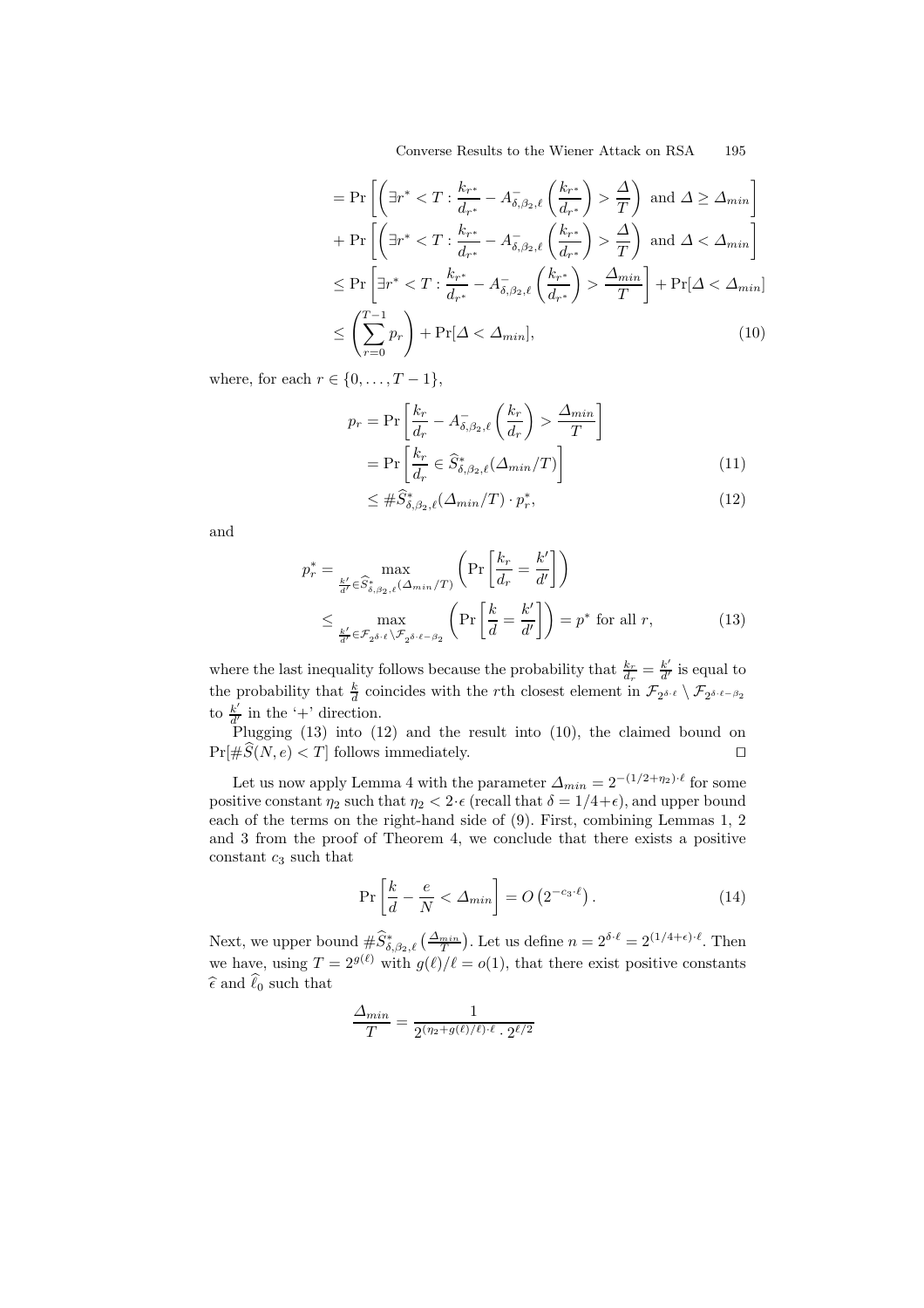$$
= \frac{2^{2\epsilon \cdot \ell}}{2^{(\eta_2 + g(\ell)/\ell) \cdot \ell}} \cdot \left(\frac{1}{2^{2\epsilon \cdot \ell} \cdot 2^{\ell/2}}\right)
$$
  
=  $n^{(2\epsilon - (\eta_2 + g(\ell)/\ell))/\delta} \cdot n^{-2}$   
 $\ge n^{-2 \cdot (1-\epsilon)}$  for all  $\ell \ge \hat{\ell}_0$ , (15)

where we have used the fact that  $0 < \eta_2 < 2\epsilon$  to obtain the last inequality.

The following lemma shows that 'large' gaps (exponentially larger than  $n^{-2}$ ) between adjacent elements of the set  $\mathcal{F}_n \setminus \mathcal{F}_{n/2^{\beta_2}}$  are very 'rare' (negligible fraction).

**Lemma 5.** Fix positive constants  $\beta_2$ ,  $\nu$ , and  $\delta$ . For any  $n = 2^{\delta \cdot \ell}$ , and any  $\nu' > \nu$ we have

$$
\#\widehat{S}^*_{\delta,\beta_2,\ell}(n^{-(2-\nu')})=O(n^{2-\nu}).
$$

*Proof.* For brevity, in the following we let  $\mathcal F$  denote the set  $\mathcal F_n \setminus \mathcal F_{n/2^{\beta_2}}$ . For each  $x \in \mathcal{F}$ , let  $d(x) = x - A_{\delta,\beta_2,\ell}^-(x)$  denote the distance to the adjacent element to x in F in the '-' direction (and  $d(0) = 0$ ). Notice that  $\hat{S}_{\delta,\beta_2,\ell}^*(n^{-(2-\nu)}) = \{x \in$  $\mathcal{F}: d(x) > n^{-(2-\nu)}\}.$ 

Let X denote a random variable uniformly distributed in  $\mathcal F$ . The expected value of  $d(X)$  is

$$
E[d(X)] = \frac{1}{\# \mathcal{F}} \cdot \sum_{x \in \mathcal{F}} d(x) < \frac{1}{\# \mathcal{F}},
$$

since  $\sum_{x \in \mathcal{F}} d(x) = \max_{x \in \mathcal{F}} x < 1$ . Now recall that by the Markov inequality, the probability that  $d(X)$  exceeds  $r \cdot E[d(X)]$  is at most  $1/r$  for any  $r > 0$ . Hence, for any constant  $c > 0$ , we have:

$$
\Pr\left[d(X) \ge \frac{c \cdot n^{\nu}}{\#\mathcal{F}}\right] \le \Pr\left[d(X) \ge c \cdot n^{\nu} \cdot E[d(X)]\right] \le c^{-1} n^{-\nu}.
$$

Since X is uniformly random in  $\mathcal{F}$ , it follows that

$$
\#\widehat{S}_{\delta,\beta_2,\ell}^*\left(c \cdot \frac{n^{\nu}}{\#\mathcal{F}}\right) \leq c^{-1} \cdot n^{-\nu} \cdot \#\mathcal{F} \leq c^{-1} \cdot n^{2-\nu},\tag{16}
$$

using  $\#\mathcal{F} \leq n^2$ . Below we will show that  $\#\mathcal{F} = \Omega(n^{2-h(\ell)})$  where  $h(\ell) =$  $o(\ell)$ . Plugging this in (16) we obtain  $\#\widehat{S}^*_{\delta,\beta_2,\ell}\left(\frac{n^{\nu+h(\ell)}}{n^2}\right)$  $n<sup>2</sup>$  $= O(n^{2-\nu})$  and hence  $\#\widehat{S}_{\delta,\beta_2,\ell}^{\ast}\left(\frac{n^{\nu'}}{n^2}\right)$  $n<sup>2</sup>$  $= O(n^{2-\nu})$  for any any  $0 < \nu' < \nu$ , as claimed.

It remains to show that  $\#\mathcal{F} = \Omega(n^{2-h(\ell)})$  where  $h(\ell) = o(\ell)$ . Indeed, for every  $d' \in [n/2^{\beta_2}, n]$  there are  $\varphi(d')$  fractions  $k'/d' \in \mathcal{F}$  with  $gcd(k', d') = 1$ , and from [7] we know that  $\varphi(d') = \Omega(d'/\log \log d') = \Omega(n/\log \log n)$ . Since there are  $\Omega(n)$  choices for d', we have  $\#\mathcal{F} = \Omega(n^2/\log \log n) = \Omega(n^{2-h(\ell)})$ with  $h(\ell) = \log \log \delta\ell/(\delta\ell) = o(\ell)$ , as required. This completes the proof of the lemma.  $\Box$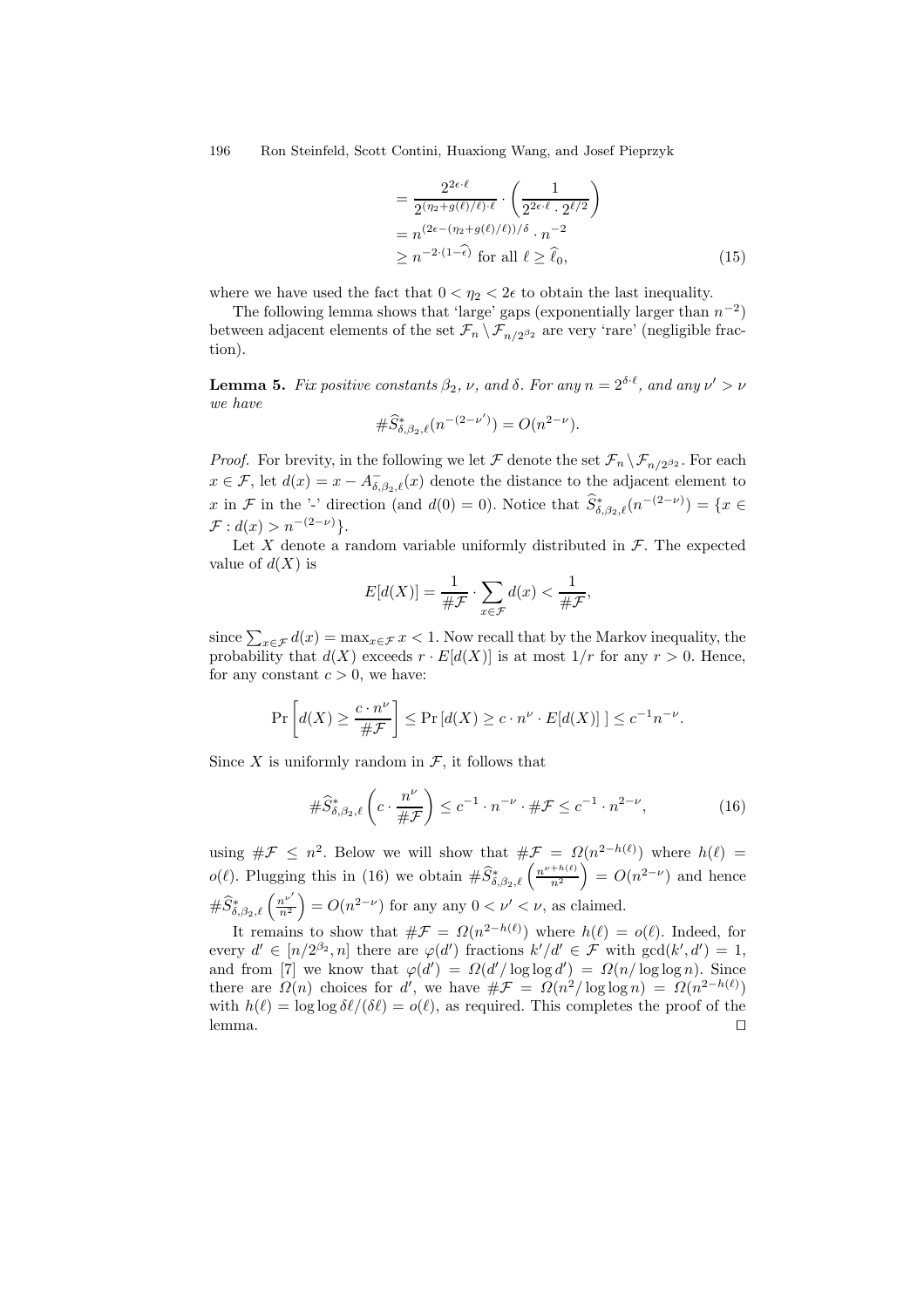The next lemma shows that, thanks to the uniformly random choice of p and q in  $\mathcal{P}_{\ell/2,\beta_1}$  and d in  $\mathcal{D}_{\ell,\delta,\beta_2}(\phi)$ , the resulting probability distribution of  $k/d$  is 'close' to uniform in the set  $\mathcal{F}_n \setminus \mathcal{F}_{n/2^{\beta_2}}$ .

**Lemma 6.** Fix positive constants  $\beta_1, \beta_2$  and set  $n = 2^{\delta \cdot \ell}$ . There exists a positive  $constant c<sub>7</sub> such that$ 

$$
p^* = \max_{\frac{k'}{d'} \in \mathcal{F}_{2^{\delta \cdot \ell}} \backslash \mathcal{F}_{2^{\delta \cdot \ell} - \beta_2}} \left( \Pr \left[ \frac{k}{d} = \frac{k'}{d'} \right] \right) = O \left( n^{-(2 - c_7 / \log \ell)} \right).
$$

*Proof.* The algorithm RSAKG always generates k and d such that  $gcd(k, d)$  = 1 and  $\frac{k}{d} \in \mathcal{F}_{2^{\delta \cdot \ell}} \setminus \mathcal{F}_{2^{\delta \cdot \ell-\beta_2}}$ . So, in bounding  $p^*$  it is enough to consider any fixed k' and d' with  $gcd(k', d') = 1$  and  $\frac{k}{d} \in \mathcal{F}_{2^{\delta \cdot \ell}} \setminus \mathcal{F}_{2^{\delta \cdot \ell} - \beta_2}$ , and we have  $\Pr[k/d = k'/d'] = \Pr[k = k' \text{ and } d = d']$ . But from  $ed - 1 = k\phi$  we have that  $k = -\phi^{-1} \mod d$  and hence

$$
\Pr\left[\frac{k}{d} = \frac{k'}{d'}\right] = \Pr[-\phi^{-1} \mod d = k' \text{ and } d = d']
$$
  
=  $\Pr[-\phi^{-1} \mod d' = k' \text{ and } d = d']$   
=  $\Pr[-\phi^{-1} \equiv k' \pmod{d'} \text{ and } d = d']$   
=  $\Pr[\phi \equiv (-k')^{-1} \pmod{d'} \text{ and } d = d']$   
=  $\Pr[\phi \equiv (-k')^{-1} \pmod{d'}] \cdot \Pr[d = d'|\phi \equiv (-k')^{-1} \pmod{d'}] \tag{17}$ 

We now upper bound each of the two probabilities in the right-hand side of  $(17)$ . First we upper bound the probability  $Pr[d = d' | \phi \equiv (-k')^{-1} \pmod{d'}]$ . To do so, observe that for any fixed  $\phi'$  in the support of  $\phi$  and any fixed  $d' \in \mathbb{Z}$  we have

$$
\Pr[d = d' | \phi = \phi'] \le 1/\# \mathcal{D}_{\ell, \delta, \beta_2}(\phi) \le p,\tag{18}
$$

for some fixed  $p = O\left(n^{-\left(1 - \frac{\log \ell}{\delta \cdot \ell}\right)}\right)$ , using Lemma 3. Letting  $\Phi$  denote the set of  $\phi'$  in the support of  $\phi$  satisfying  $\phi \equiv (-k')^{-1}$  (mod d'), we have

$$
\Pr\left[d=d'|\phi\equiv(-k')^{-1}\bmod d'\right] = \frac{\Pr[d=d'\bmod d\phi\equiv(-k')^{-1}\pmod{d'})}{\Pr[\phi\equiv(-k')^{-1}\pmod{d'})}
$$

$$
= \frac{\sum_{\phi'\in\Phi}\Pr[d=d'\bmod d')]}{\Pr[\phi\equiv(-k')^{-1}\pmod{d'})}
$$

$$
= \frac{\sum_{\phi'\in\Phi}\Pr[d=d'|\phi=\phi']\cdot\Pr[\phi=\phi']}{\Pr[\phi\equiv(-k')^{-1}\pmod{d'})]}
$$

$$
\leq \frac{\sum_{\phi'\in\Phi}p\cdot\Pr[\phi=\phi']}{\Pr[\phi\equiv(-k')^{-1}\pmod{d'})}
$$

$$
= p = O\left(n^{-(1-\frac{\log\ell}{\delta\cdot\ell})}\right), \tag{19}
$$

where we used (18) to get the inequality in the fourth line.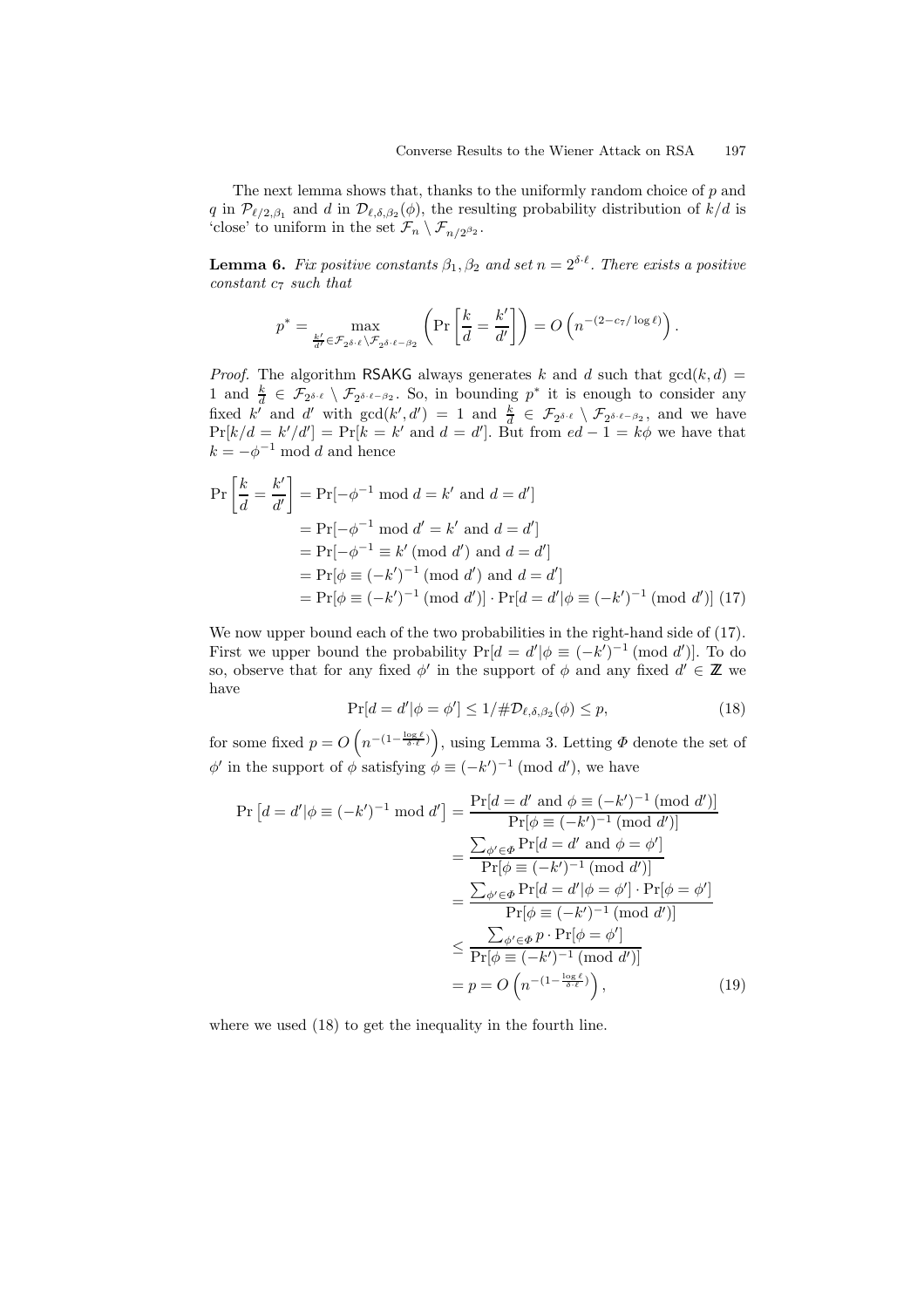Fix  $\phi' = (-k')^{-1} \mod d'$ . We now focus on upper bounding  $Pr[\phi \equiv \phi' \pmod{d'}]$ . First, observe that  $\phi < N < 2^\ell$ . So

$$
\Pr[\phi \equiv \phi' \bmod d'] \leq \#\{\widehat{\phi} \in \mathbb{Z}_{2^{\ell}} : \widehat{\phi} \equiv \phi' \pmod{d'}\} \cdot \max_{2^{\ell}/4 < \widehat{\phi} < 2^{\ell}} \Pr[\phi = \widehat{\phi}].
$$

But

$$
\#\{\widehat{\phi}\in \mathbb{Z}_{2^{\ell}}:\widehat{\phi}\equiv \phi' \pmod{d'}\}=\#\{h\in \mathbb{Z}: h\geq 0 \text{ and } \phi'+h\cdot d'<2^{\ell}\}\leq \frac{2^{\ell}}{d'}+1.
$$

Now recall that  $\phi = (p-1) \cdot (q-1)$ . So, for any  $\phi \leq 2^{\ell}$ , we have using the uniform distribution of  $(p,q)$  in  $\mathcal{P}^2_{\ell/2,\beta_1}$ , that  $\Pr[\phi = \widetilde{\phi}] = \# \{(p,q) \in \mathcal{P}^2_{\ell/2,\beta_1}$ :  $(p-1)(q-1) = \widehat{\phi}$   $\frac{1}{p^2 \ell^2_{\ell/2,\beta_1}} \leq \frac{\tau(\widehat{\phi})}{p^2 \ell^2_{\ell/2,\beta_1}}$ , where  $\tau(\widehat{\phi})$  denotes the total number of divisors of  $\hat{\phi}$ . It is known (see Theorem 317 of [4]) that  $\tau(\hat{\phi})$  =  $O\left(2^{2\log(\widehat{\phi})/\log\log(\widehat{\phi})}\right) = O(n^{c_2/\log\ell})$  for some positive constant  $c_2$ , using the fact that  $2^{\ell}/4 < \tilde{\phi} < 2^{\ell}$ . Also, from the prime number theorem (see Theorem 6 of [4]), we have that  $c_L \cdot x / \ln x < \pi(x) < c_H \cdot x / \ln x$  for any constants  $c_L < 1$  and  $c_H > 1$  for all sufficiently large x, where  $\pi(x)$  denotes the number of primes less than or equal to x. It follows that  $\#\mathcal{P}_{\ell/2,\beta_1} = \pi(2^{\ell/2}) - \pi(2^{\ell/2-\beta_1}) = \Omega(2^{\ell/2}/\ell)$ meaning that  $\#\mathcal{P}_{\ell/2,\beta_1}^2 = \Omega(2^{\ell}/\ell^2)$ . So we conclude that

$$
\Pr[\phi = \widehat{\phi}] = O\left(\frac{n^{c_2/\log \ell}}{2^{\ell}/\ell^2}\right) = O\left(\frac{n^{c_3/\log \ell}}{2^{\ell}}\right),\,
$$

for some positive constant  $c_3$ . Hence, using the fact that  $d' \in [n/2^{\beta_2}, n]$ , we have

$$
\Pr[\phi \equiv \phi' \bmod d'] = O\left(\left(2^{\ell}/d' + 1\right) \cdot \left(\frac{n^{cs/\log \ell}}{2^{\ell}}\right)\right) = O\left(n^{-\left(1 - c_3/\log \ell\right)}\right). (20)
$$

Plugging in  $(19)$  and  $(20)$  into  $(17)$ , we finally obtain

$$
\Pr\left[\frac{k}{d} = \frac{k'}{d'}\right] = O\left(n^{-\left(2 - c_7/\log \ell\right)}\right)
$$

for some positive constant  $c_7$ , as claimed. This completes the proof of the lemma.  $\Box$ 

Combining (15) and Lemma 5 we know that (with  $n = 2^{\delta \cdot \ell}$ ) there exists a positive constant  $\nu$  such that

$$
\#\widehat{S}_{\delta,\beta_2,\ell}^*(\Delta_{\min}/T) = O\left(n^{2-\nu}\right). \tag{21}
$$

Using the bounds from Lemma 6 and (21) and the fact that  $T = 2^{g(\ell)}$  with  $g(\ell)/\ell = o(1)$ , we get, for some positive constant  $\epsilon'$  that

$$
T \cdot \#\widehat{S}^*_{\delta,\beta_2,\ell}(\Delta_{\min}/T) \cdot p^* = O\left(2^{g(\ell)} \cdot n^{2-\nu/2} \cdot n^{-(2-c_7/\log \ell)}\right) = O\left(2^{-\epsilon'.\ell}\right). \tag{22}
$$

Finally, plugging in the bounds from  $(14)$  and  $(22)$  into  $(9)$ , we conclude that there exist positive constants c and  $\ell_0$  such that (8) holds. This completes the proof of the theorem.  $\Box$